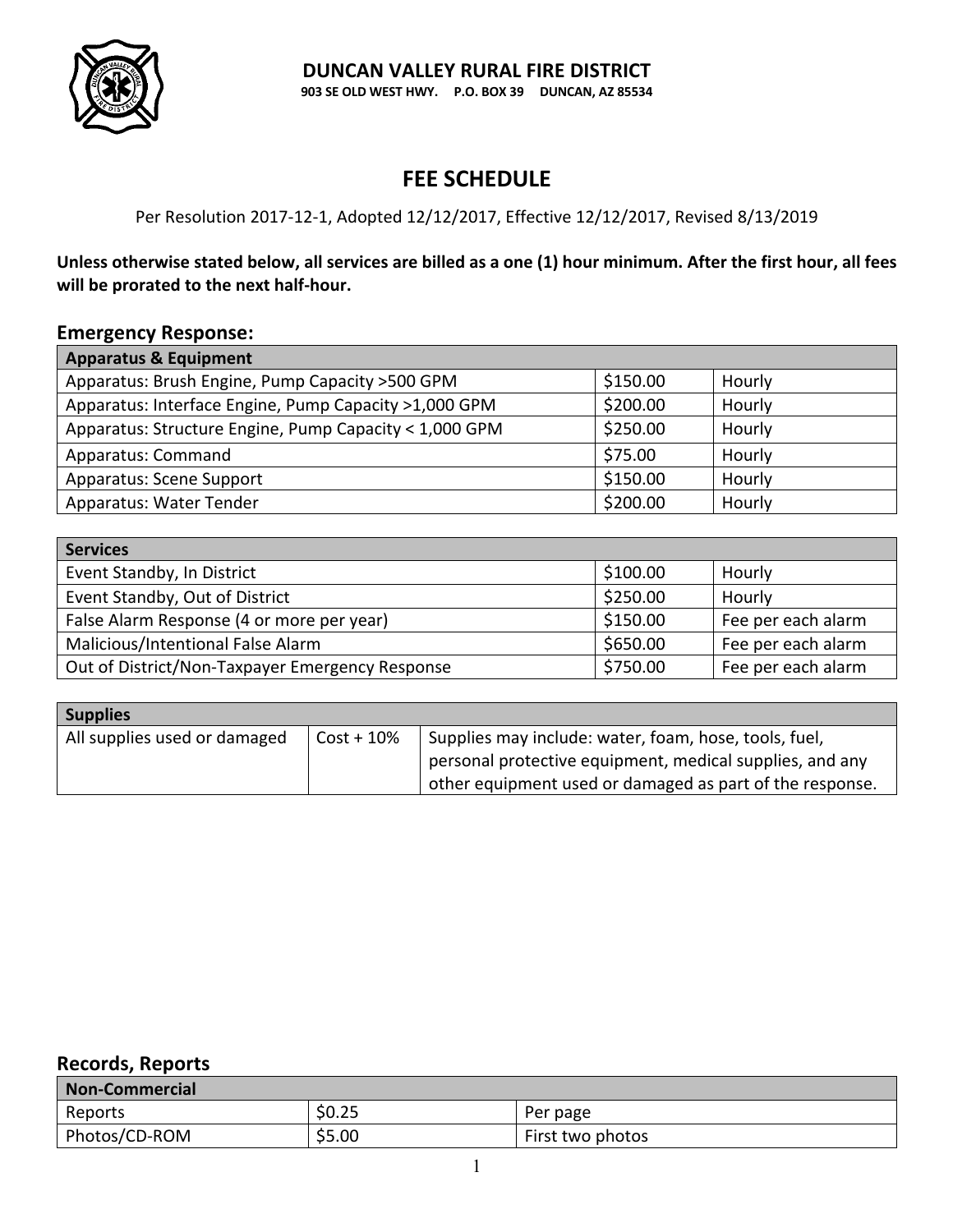

## **DUNCAN VALLEY RURAL FIRE DISTRICT**

**903 SE OLD WEST HWY. P.O. BOX 39 DUNCAN, AZ 85534**

| --           | \$2.00             | Each additional photo |
|--------------|--------------------|-----------------------|
|              | \$10.00            | Each CD-ROM           |
| Postage Fees | <b>Actual Cost</b> |                       |

Non-Commercial Record Fee

1 A reasonable fee for the cost of the time, materials, equipment and personnel in producing such reproduction.

| <b>Commercial</b>     |                                                           |                                                                                                                       |
|-----------------------|-----------------------------------------------------------|-----------------------------------------------------------------------------------------------------------------------|
| Reports               | $$0.25$ /page + Fee                                       | Copying costs for printed or electronic copies<br>and includes additional fees pursuant to ARS<br>39-121.03(A)        |
| Photos/CD-ROM         | \$5.00/first two photos<br>\$2.00/photo<br>\$10.00/CD-ROM | Cost shall include adjacent costs and include<br>additional fees pursuant to ARS 39-121.03(A)                         |
| Postage Fees          | Actual Cost + Fee                                         | Cost shall include adjacent costs and include<br>additional fees pursuant to ARS 39-121.03(A)                         |
| <b>Additional Fee</b> |                                                           | All commercial requests shall be charged at<br>\$25.00 per hour (minimum of 1 hour) plus any<br>copying/mailing fees. |